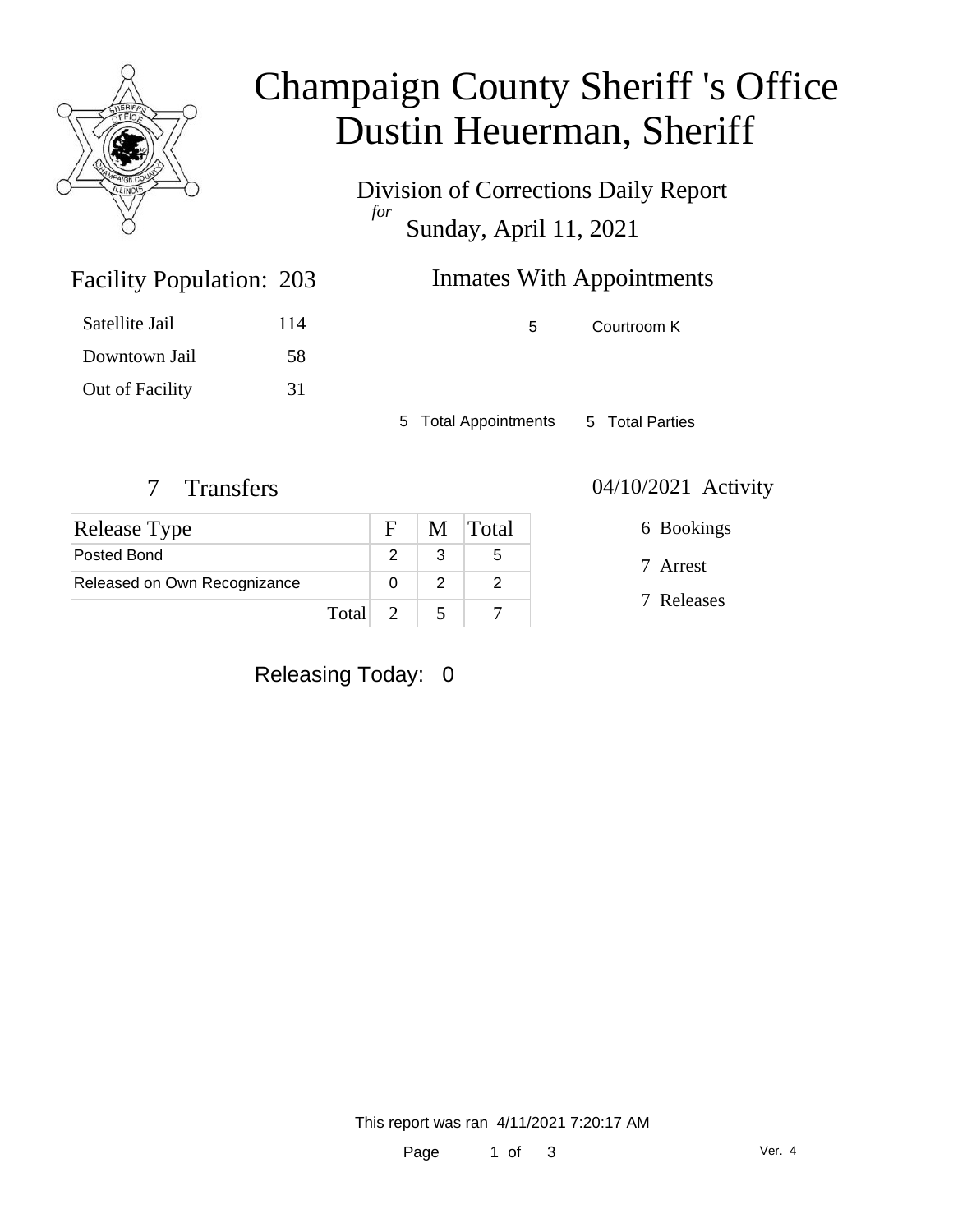

# Champaign County Sheriff 's Office Dustin Heuerman, Sheriff

Division of Corrections Daily Report *for* Sunday, April 11, 2021

### Custody Status Count

- Electronic Home Dentention 29
	- Felony Arraignment 26
		- Felony Other 1
	- Felony Pre-Sentence 7
	- Felony Pre-Sentence DUI 1
		- Felony Pre-Trial 92
	- Felony Sentenced CCSO 1
	- Felony Sentenced IDOC 25
		- Hold Sentenced IDOC 5
	- Misdemeanor Arraignment 2
		- Misdemeanor Pre-Trial 5
			- Petition to Revoke 1
			- Remanded to DHS 8
				- Total 203

This report was ran 4/11/2021 7:20:17 AM